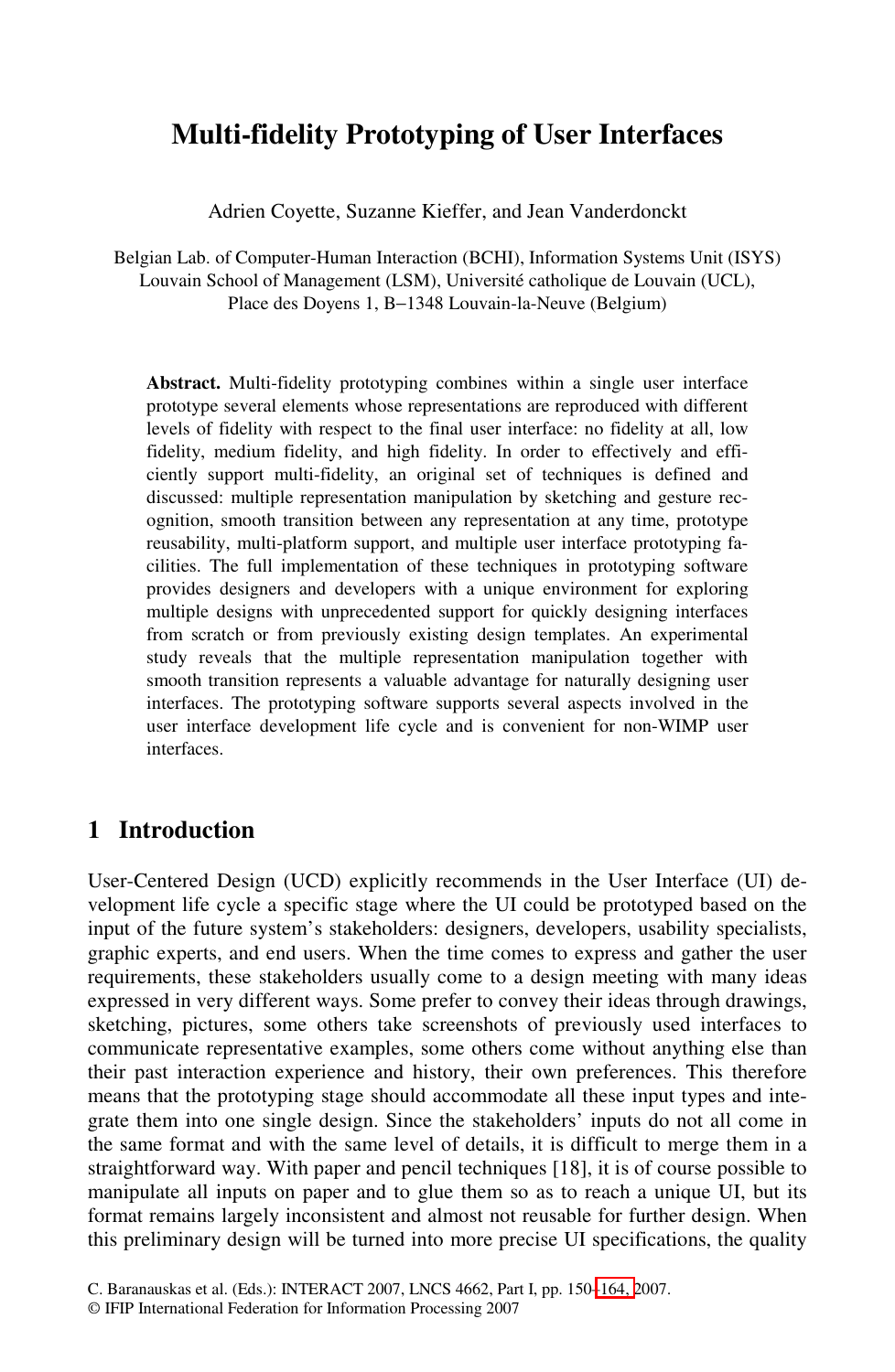of this representation does matter. Several tools have been invented to support UI design by sketching [1-4, 6, 8, 10, 13-16] since sketching probably represents the most natural way to convey ideas for the human being  $[1,2,18]$ , but their predominant functioning imposes some dedicated sketching activities that are then recognized (or not) and give rise to a working prototype (or not). None of them truly manipulate UI design artifacts with the aforementioned levels of details with the ability to easily switch from one representation to another.

In the remainder of this paper, Section 2 will define our understanding of the fidelity and how we generalize it into the concept of multi-fidelity. It will then compare state-of-the-art UI sketching tools against a series of seven criteria that will be further addressed throughout the paper. Section 3 will describe a series of techniques which, taken together, will allow our new sketching tool to satisfy the seven criteria. Section 4 will report on an experimental study where end users and UI designers evaluated the different levels of fidelity involved in the multi-fidelity paradigm. Section 5 argues that multi-fidelity could be equally used for other models (i.e., task, domain, abstract user interface) for a same UI or for other families of UI, such as physical UIs.

### **2 Related Work**

Designing the right UI the first time is very unlikely to occur. Instead, UI design is recognized as a process that is intrinsically open (new considerations may appear at any time), iterative (several cycles are needed to reach an acceptable result), and incomplete (not all required considerations are available at design time) [8]. Consequently, means to support early UI design has been extensively researched to identify appropriate techniques such as paper sketching, prototypes, mock-ups, diagrams [18].

Since the needs of rapid UI prototyping vary depending on the project and allocated resources, it makes sense to rely on the notion of prototype fidelity. The *prototype fidelity* expresses the similarity between the final user interface (running in a particular technological space) and the prototyped UI. The UI prototype fidelity is said to be *high* if the prototype representation is the closest possible to the final UI, or almost in the same representation type. This means that the prototype should be highfidelity in terms of presentation (what layout, what are the UI elements used), of global navigation and dialog (how to navigate between information spaces), of local navigation (how to navigate within an information space). The fidelity is said to be *low* if the prototype representation only partially evokes the final UI without representing it in full details. Between high-fidelity (hi-fi) and low-fidelity (low-fi) [17] exists medium-fidelity (me-fi) [9]. We usually observe that a UI prototype only involves one representation type, i.e. one fidelity level. But due to the variety of stakeholders' input, several fidelities could be imagined together, thus leading to the concept of *mixed-fidelity*, where several different fidelities are mixed in the same UI design [15]. As opposed to mixed-fidelity, we introduce the notion of *multi-fidelity* when a prototype may involve elements of different fidelities (like in mixed fidelity), but only one fidelity is acted upon at a time, thus assuming that a transition is always possible for an element from one fidelity to another for any element.

Prototyping software consequently falls into three categories depending on their fidelity level: *high-fidelity* tools support building a complete UI so that it can be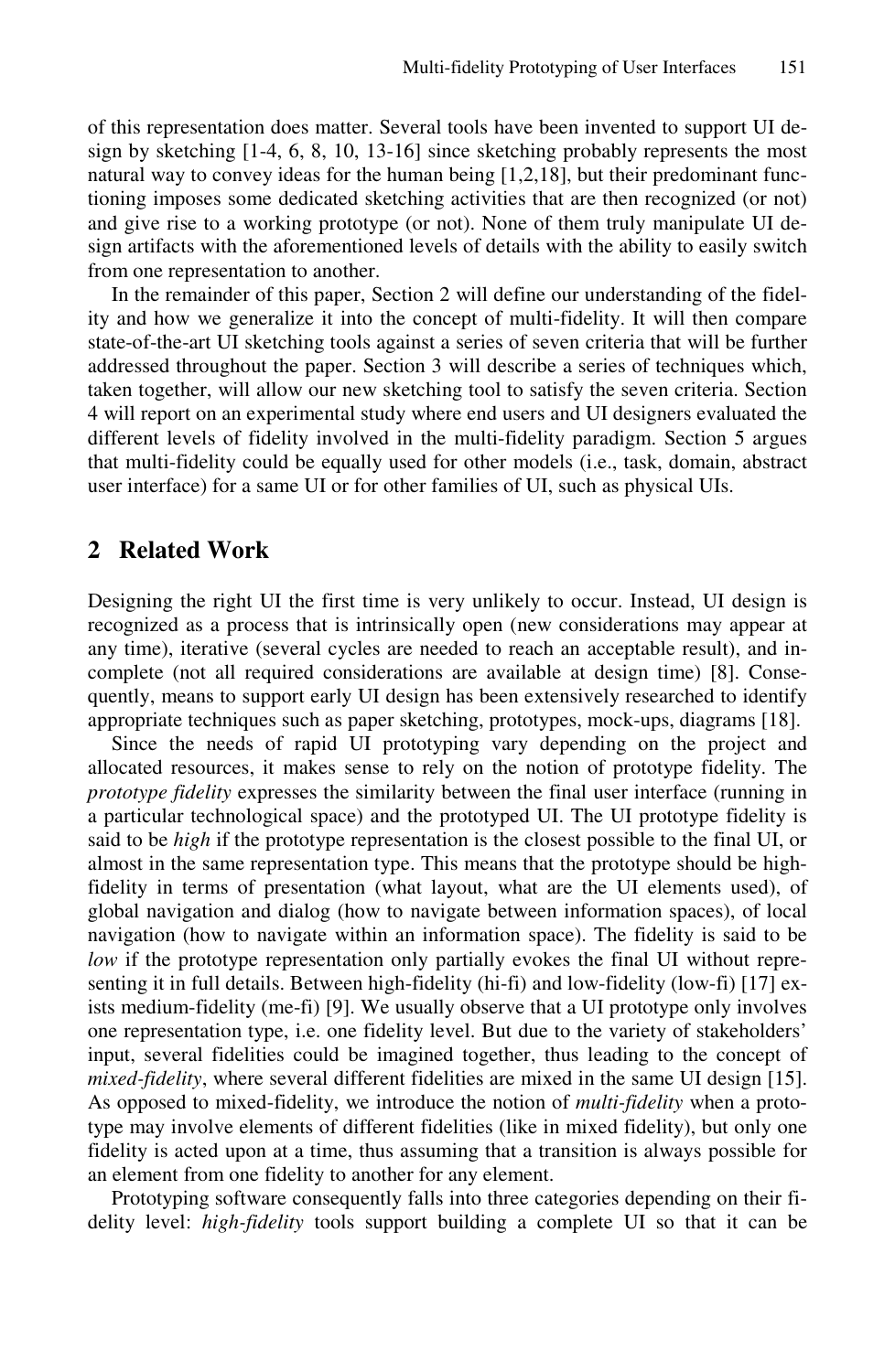directly executed and tested and as if the UI is a real one ; *medium-fidelity* tools support designing UI mock-ups giving more importance to the contents than the style with which these contents are presented ; *low-fidelity* tools focus more on the UI basic functionalities than on precise details through which these functionalities can be executed. Typical approaches found in lo-fi prototyping tools are the "paper and pencil technique", the "whiteboard/blackboard and post-it approach" [19]. Such approaches provide access to most UI elements and prevent designers from being distracted from the primary UI design task. For instance, Berger [3] provides a predefined paper widget set for drawing a Microsoft Excel form which can then be turned into a true form.

UI designers who work out conceptual ideas on paper tend to iterate more and explore the design space more broadly, whereas designers using computer-based tools tend to take only one idea and work it out in detail [22]. The quality of the discussion among stakeholders is considered more fruitful with a hi-fi prototype than with a lo-fi mock up [18]. Lo-Fi prototyping, however, encourage the stakeholders to focus on the UI interaction rather than on details irrelevant at this level which do not influence the usability. Consequently, lo-fi prototyping offers clear advantages with respect to the hi-fi counterpart, but suffers from a lack of assistance and a lack of transition from lofi to hi-fi. On the one hand, maintaining an informal representation in lo-fi is observed to be important [13] so that stakeholders do not believe that the UI being designed is a final one, thus encouraging them to focus on design issues. On the other hand, once a lo-fi is finished, it is unclear how to proceed to a high fidelity level [23]. Me-fi comes in the game to "beautify" a lo-fi prototype without changing its functionality [9] and represents a possible evolution towards a final UI, but this transition is never supported in any software.

A recognized virtue of UI prototyping is its ability to extract usability problems so as to improve the UI design while prototyping [7]. The amount of usability problems extracted in a lo-fi prototype is not inferior to the amount of usability problems for a hi-fi prototype [22]. In addition, paper and computer media have been estimated equally valid for testing lo-fi, me-fi, and hi-fi prototypes [23]. In particular, computer media was considered more advantageous for automatic recording of user actions, for its ability to distribute and document the results of the UI prototype as opposed to paper [19,23]. Table 1 delivers the results of a comparative analysis where major prototyping tools are compared against seven criteria:

- 1. *Amount of fidelity*: most tools involve one or two fidelity levels (lo-fi and hi-fi), only one of them does support me-fi. When lo-fi is the single fidelity supported, it often means that this representation is converted into UI code afterwards (e.g., Visual Basic code for FreeForms, Java code for JavaSketchiIt, C code for Silk).
- 2. *Fidelity transition*: even less support a smooth transition between the fidelity levels at design time, even if we include easy transition to code for a final UI.
- 3. *Shape recognition*: a shape recognition algorithm is implemented in most tools in order to turn a sketched UI element into its real counterpart or to "beautify" it.
- 4. *Gesture recognition*: very few tools incorporate a gesture recognition algorithm to convert gestures into sketching commands or UI elements.
- 5. *Output reusability*: converting the sketched UI into a file which could be reused for the rest of the development life cycle is fundamental, but the output expressiveness and exploitability depend on the format (image vs. UI specifications).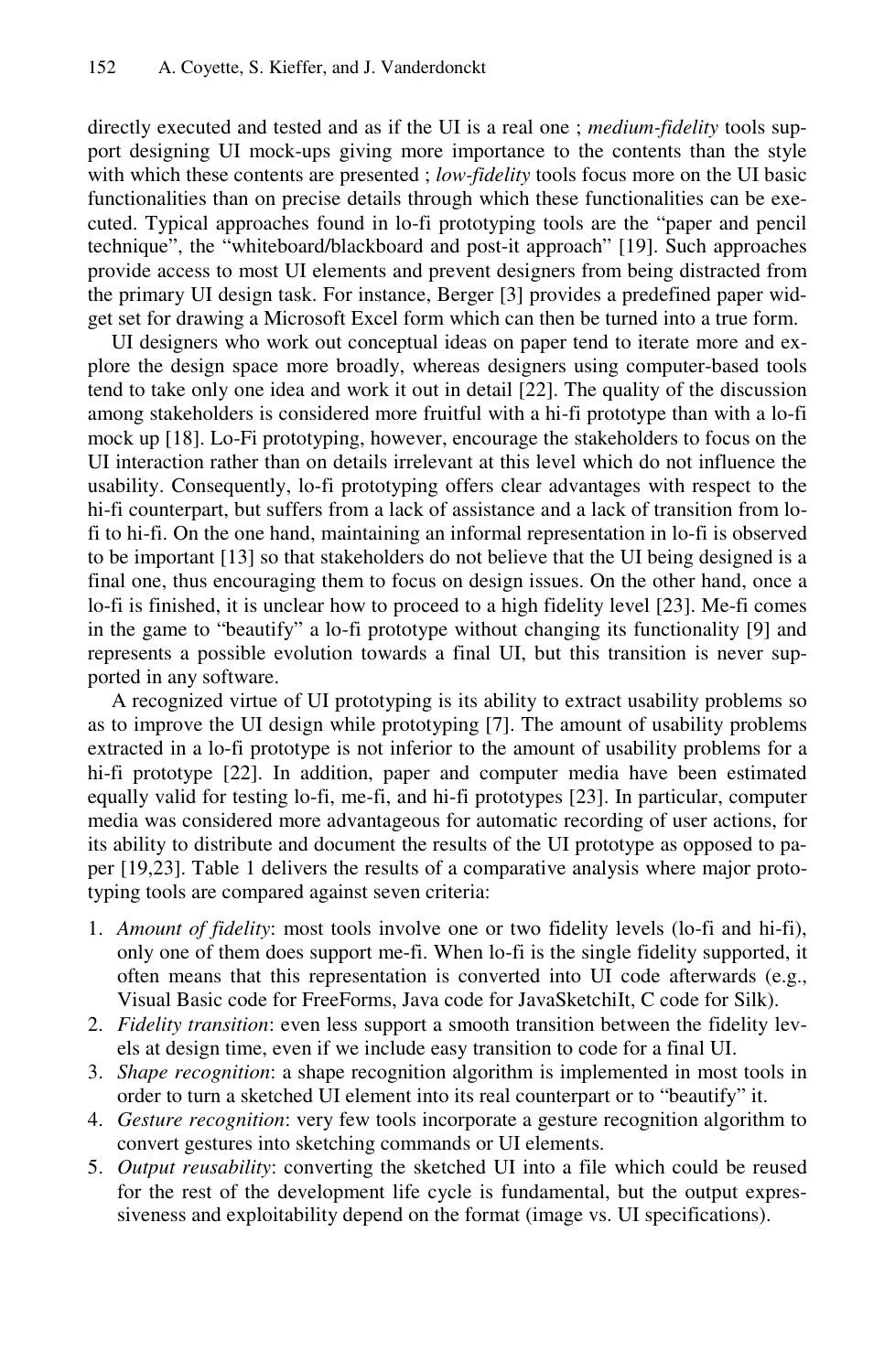- 6. *Multi*-*platform support*: still few tools do support UI prototyping for multiple computing platforms ranging from a desktop to a mobile platform.
- 7. *UI types*: all tools are tied up with a specific UI type (Graphical UI) and cannot be reused for other types of sketching activities or other UI types (e.g., non-WIMP).

The last line of Table 1 shows that our sketching tool is more advanced than the other tools with respect to all criteria, which will be demonstrated in the next section.



**Table 1.** Comparative analysis of prototyping tools by sketching

## **3 Tool Support for Multi-fidelity**

The first step in our sketching tool consists of specifying parameters that will drive the prototyping process: the project name, the input device type (e.g., stylus, pen, mouse), the computing platform for which the UI is prototyped (a predefined profile exist for mobile phone, PDA, TabletPC, kiosk, ScreenPhone, laptop and a custom one could added). The user then enters into a UI design mode where any shape can be freely drawn and any text could be written. The tool is equipped with a series of facilities which taken together do support the multi-fidelity process as outlined before.

**Shape recognition.** A shape recognition engine is able to recognize and interpret 27 different types of widgets with the standard configuration (ranging from check boxes and spin button to search buttons, progress bar, calendar, video input), 8 basic shapes (i.e., triangle, rectangle, cross, line, wavy line, arrow, ellipse, and circle), and 6 basic commands (i.e., undo, redo, copy, paste, cut, new window). Each UI element can be sketched and be recognized or not depending on its shape and the wish for the user to see it recognized or not. The primary mode is lo-fi so as to create a context where the user feels free and unconstrained to draw any kind of shape, whether it can be recognized or not.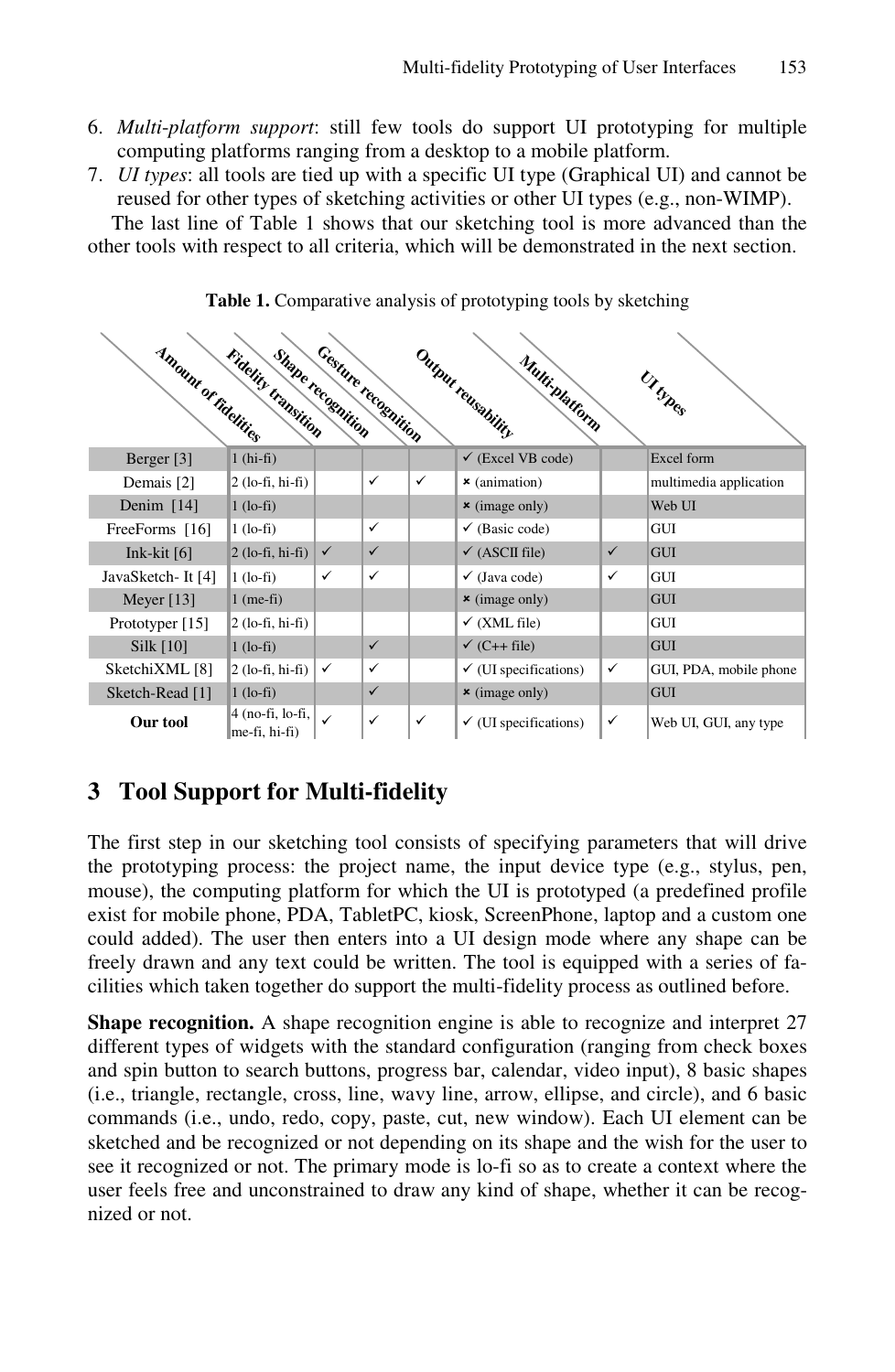Those shapes which are not recognized are simply added and maintained throughout the process. Fig. 2 reproduces a typical session where a wide bunch of UI elements have been sketched in lo-fi mode. In this mode, elements which have been correctly recognized are beautified (the drawing is improved) and the name of the UI element has been added. Fig. 1 reproduces the lo-fi mode where the raw sketching was performed.





**Fig. 1.** No-fi mode without labels **Fig. 2.** Lo-fi mode for sketching UI elements (with labels)



 **Fig. 3.** Me-fi mode without labels **Fig. 4.** Hi-fi mode without labels

|  |  |  | SS DOWN PCLIEX None Low Medium High 2 & 2 # 20 000 LOW |  |  |
|--|--|--|--------------------------------------------------------|--|--|

**Fig. 5.** Our software toolbar with fidelity level set on lo-fi

**Fidelity transition.** A slider (Fig. 5) allows the user to easily switch between any fidelity level to another. Fig. 3 shows the representation after the user moved to me-fi, a mode in which only a rough, yet identifiable, element representation is produced. This representation is platform agnostic: it does not produce a representation which would suggest that a particular window manager, toolkit or environment has been selected. If the user really wants to obtain a hi-fi representation, then she may want to switch to the last position of the slider, which is demonstrated in Fig. 4: hi-fi mode without the labels indicating the elements types. In this case, the representation is made up of genuine widgets belonging to the widget set of the currently being used platform (different widget sets and look&feel could be used alternatively). A toggle button "Label" allows the user to display/undisplay the names of the recognized UI elements. If a UI element has not been recognized, it is simply kept as it is. For instance, if a histogram would have been sketched, it would not be altered so as to respect the naturalness of the design process as recommended in [14,17].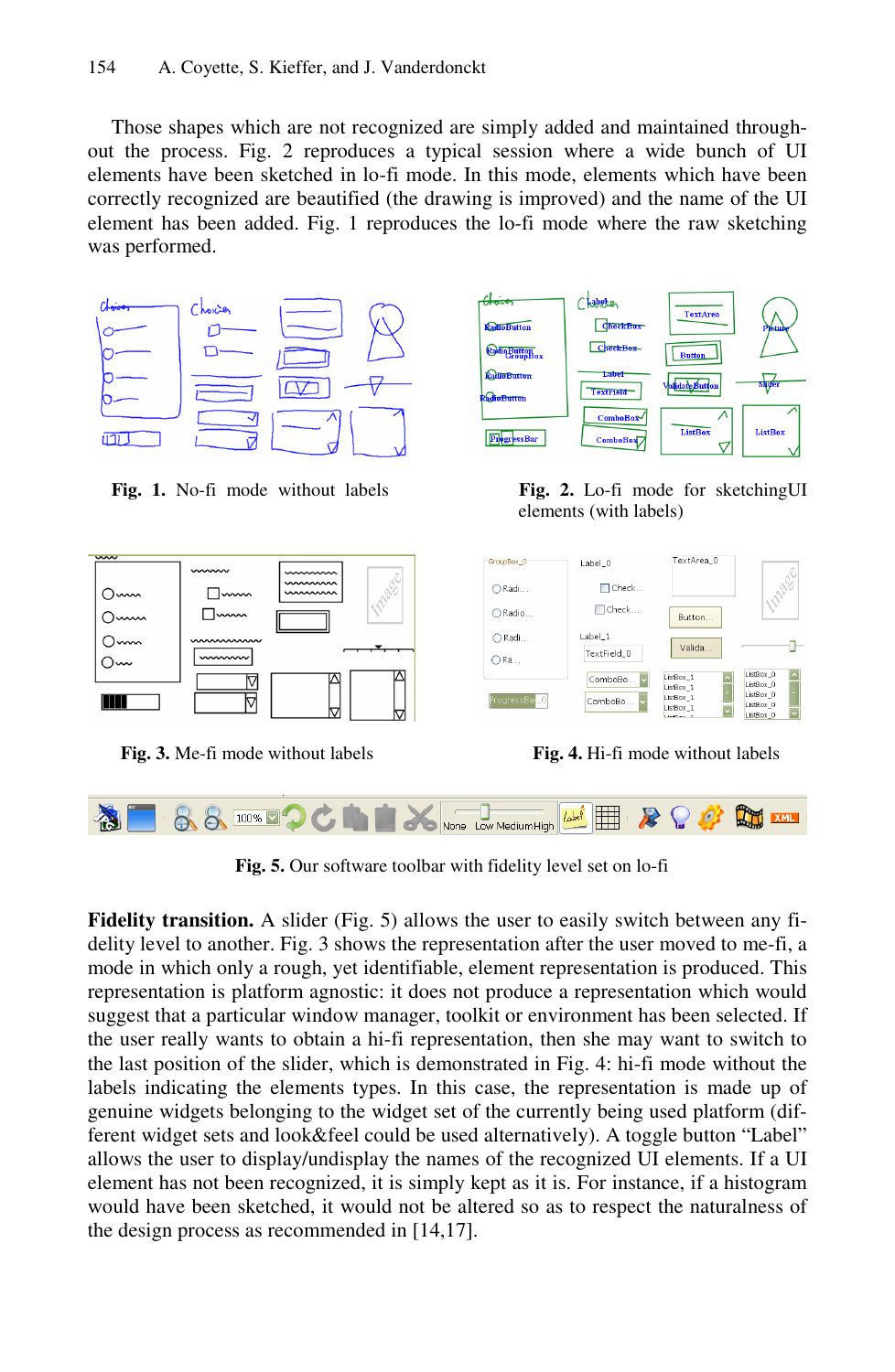**Amount of fidelities.** Thanks to this process, the user can input any UI element in any fidelity level and see the result in any other level as the interpretation is immediate. In this way, a custom element could be drawn in lo-fi and a predefined widget could be added in me-fi or hi-fi. Therefore, four fidelity levels are supported: none (only the drawing is displayed), lo-fi (the drawing is displayed with recognized portions), me-fi (the drawing is beautified where portions are recognized, including for basic shapes), and hi-fi (a genuine UI is produced with true widgets for those portions corresponding to predefined widgets).

Gesture recognition. Sketching tool users may complain that they are forced to learn a graphical representation for every widget, shape or command. In order to support user flexibility, each such element is encoded in a graphical grammar of objects defined with logical relationships with variable degree of freedom. Fig. 5a shows how a multi-line edit field is graphically represented by a rectangle and two horizontal lines in it. In this way, the tool accommodates a larger variety of alternate representations for a same element. For this purpose, we based our implementation on an experimental study which reported the three most preferred representations for such UI elements [8]. Beyond this study, a gesture recognition system has been implemented based on hand gesture decomposition in order to customize the representation of all widgets, shapes, and commands according to each user's preferences (Fig. 6b).

| File                                   |       |             |          |       |                                                              |          |             |              |  |                                                                                                                                      |                            |                  |             |
|----------------------------------------|-------|-------------|----------|-------|--------------------------------------------------------------|----------|-------------|--------------|--|--------------------------------------------------------------------------------------------------------------------------------------|----------------------------|------------------|-------------|
| Hyperlink<br>ColorPicker<br>DatePicker |       |             |          |       | FilePicker<br>FontPicker                                     |          |             |              |  | MultiMediaHyperlink                                                                                                                  |                            | PictureHyperlink |             |
| Picture                                | Table | MultiMedia  |          | Label |                                                              | GroupBox | ResetButton |              |  |                                                                                                                                      | ProgressBar ValidateButton |                  | HourPicker  |
| ComboBox                               |       | RadioButton | CheckBox |       | Spinner                                                      | ListBox  | Button      | ToggleButton |  |                                                                                                                                      | Slider   TextArea          | TextField        | SearchField |
| Representation0<br>Representation1     |       |             |          |       | Rectangle 0<br>(Rectangle)<br>Line 1 (Line)<br>Line 2 (Line) |          |             |              |  | Line 1 --- Rectangle 0 (isInside)<br>Line 2 --- Rectangle 0 (isInside)<br>Line 1 --- - (isHorizontal)<br>Line 2 --- - (isHorizontal) |                            |                  |             |
| Remove                                 |       |             | Add      |       | Remove                                                       |          |             | Add          |  | Remove                                                                                                                               |                            |                  | Add         |



**Fig. 6.** A grammar editor for a new representation (a) and a gesture recognition system (b) where new gestures replace UI elements (here, a gesture is drawn, added, and activated to represent a toggle button in a custom way)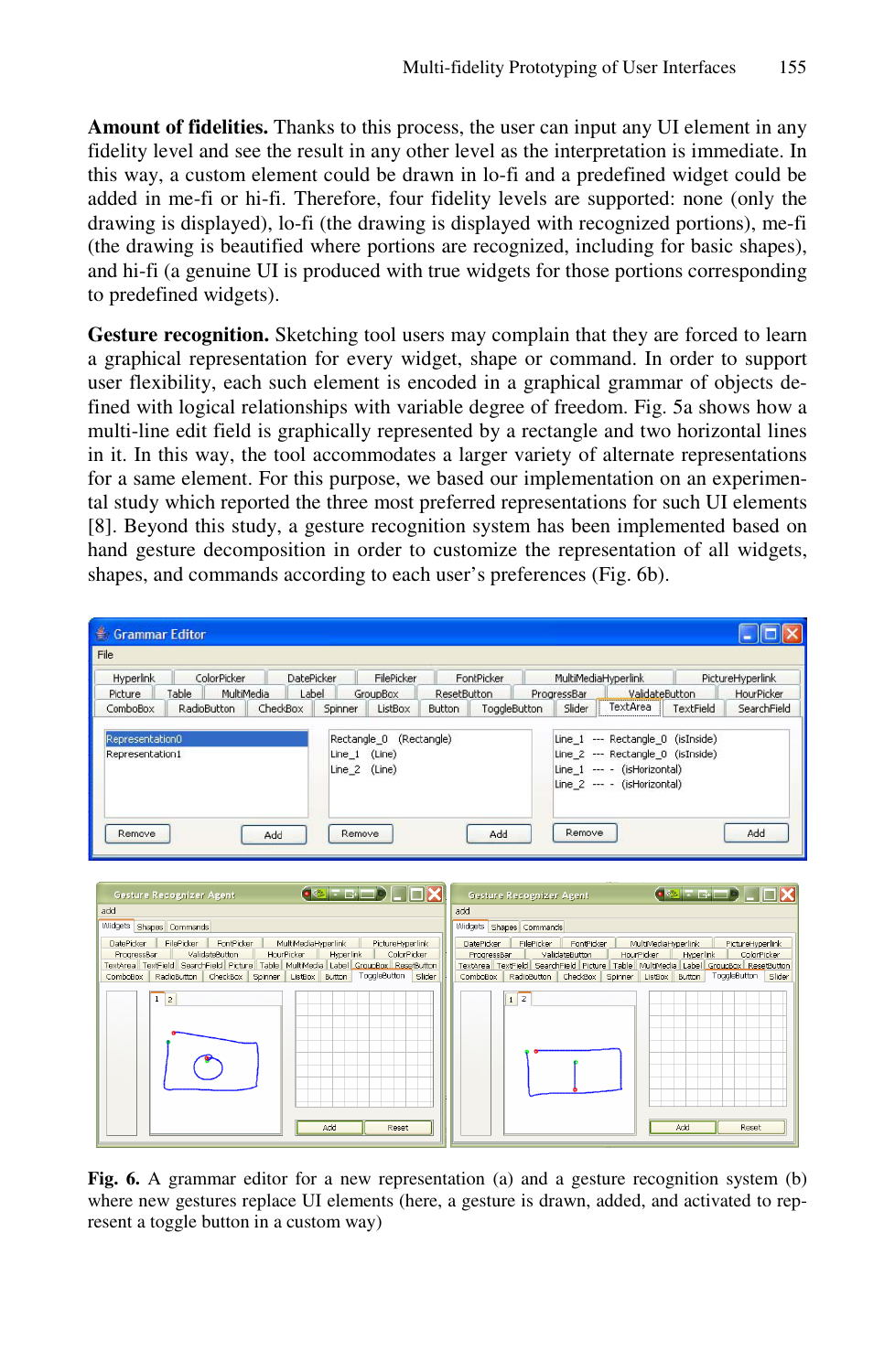**Output reusability.** At any time, our tool produces UI specifications in terms of a User Interface Description Language (UIDL). As opposed to many tools where little or no portions of the sketch could be reused, our tool always maintains up-to-date UI specifications, including the description of custom widgets. It is also possible to define the navigation between these elements in the same way.

**Multi-platform.** The tool also exports UI specifications in UIML (www.uiml.org, which is able to automatically generate code for HTML, Java, VoiceXML, and WML) and UsiXML (www.usixml.org) [12,20]. As opposed to some tools which are dedicated to a particular environment (e.g., Visual Basic for FreeForms [17] or Java for JavaSketchIt [4]), our tool is shipped with predefined profiles covering a wide range of different computing platforms. Each profile not only expresses constraints imposed by a particular platform (e.g., the screen resolution, a restricted widget set), but could also have a particular gesture data base for sketching those UI elements which are peculiar to this platform (e.g., a gesture associated to a histogram).

The above discussion shows that our tool satisfies the six first criteria highlighted in Table 1. The next section will investigate to what extent this tool supporting multifidelity is appreciated by end users and designers. Section 5 will then address the last criteria: it will exemplify how the tool could be used for other types of UI than merely web pages (like in DENIM [14]), GUIs (like in Prototyper [16] or in SketchiXML[8]).

## **4 Experimental Study on Fidelity Level**

In order to evaluate how end users and UI designers appreciate the various fidelity levels at design time, an experimental study has been set up for investigating the effects of fidelity level on a UI design activity by sketching.

## **4.1 Method**

**Participants.** Twelve volunteers participated in this study. Participants ranged in age from 23 to 39 years (M=30 years), including 6 females and 6 males to keep gender balance. Participants were selected on the basis of general inclusion criteria including age and profile (end user or UI designer). All participants were identified and recruited regarding their job in the computer science area (e.g., regular users, computer science researchers, developers, and UI designers from private companies). Table 2 summarizes the demographic information and the characteristics of the overall participant sample. Age represents the average number of years for the overall sample. Gender represents the frequency counts of males and females. General profile denotes the frequency in categories: end users vs. UI designers. Professional computer experience represents the average number of years for the overall sample while designing computer experience represents the average number of years for the UI designers only. The end users versus designers assessment was made in order to obtain a comprehensive profile of participants.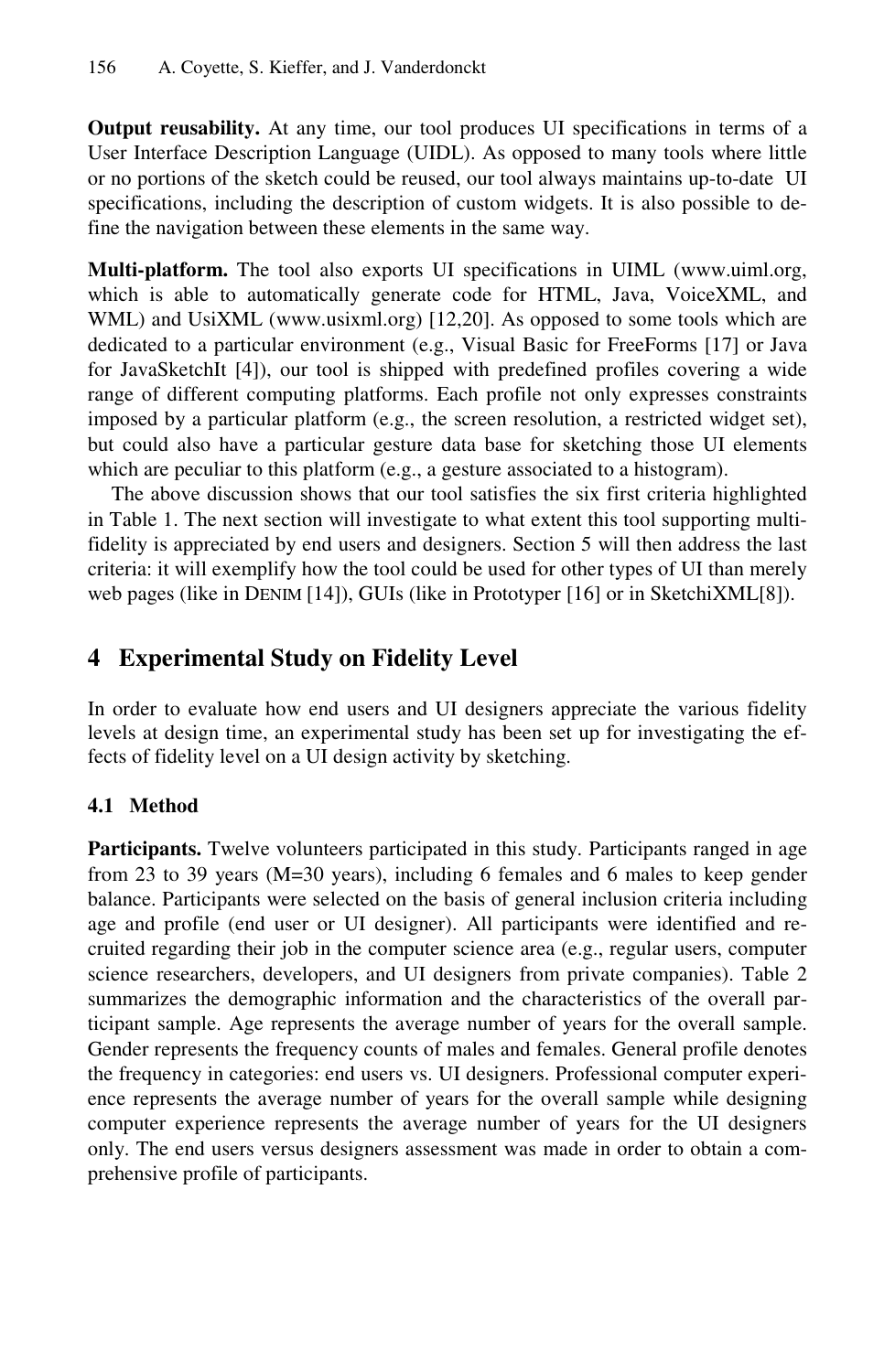|   |     |      | Gender |       |       | General profile                                              | Computer experience |      |  |
|---|-----|------|--------|-------|-------|--------------------------------------------------------------|---------------------|------|--|
| N | Age | Male | Female |       |       | Handedness   End   User interface   Professional   Designing |                     |      |  |
|   |     |      |        |       | users | designers                                                    | exp.                | exp. |  |
|   |     |      |        | Right |       |                                                              |                     |      |  |

**Table 2.** Summary of participants' demographics and characteristics

Table 3 summarizes the demographic and the characteristics of the participants based on the grouping. Age represents the average number of years for each participant group. Gender represents the frequency counts of males (M) and females (F) within each group. Professional computer experience represents the average number of years for each participant group. Designing computer experience represents the average number of years for the designers only.

**Table 3.** Summary of group profiles

| Group    | $\mathbf{N}$ | Age | Gender      | Professional exp/ Designing exp. |     |
|----------|--------------|-----|-------------|----------------------------------|-----|
| Designer | 6            |     | $M=4$ , F=2 | 6.8                              |     |
| User     |              | 29  | $M=2.$ F=4  |                                  | N/A |

**Apparatus and experimental task environment.** The computer system used in this study was a PC Dell Latitude D820 equipped with an Intel Core 2 Duo T7200 (2.0 GHz, 4 Mo cache level 2 memory) processor and 2 Gb of RAM memory. Participants were seated approximately 30 cm from a 21-inch Wacom Cintiq 21UX touch screen flat panel connected to this computer. Screen resolution was set to 1,600 x 1,200 pixels, with a 32-bit color palette. The keyboard was not required to complete the task since the participants were supposed to use a stylus. The sketching tool used in this experiment is the one whose implementation has been described in Section 3. The experimental task to be carried out by participants consists of designing two UIs (combined in a pair) in each of the following fidelity levels: Lo-Fi, Me-Fi, Hi-Fi, or No-Fi. Each UI contains eight widgets amongst the following alternatives: push button, check box, combo box, list box, progression bar, radio button, spinner, text area, and text field. A UI pair is considered to be complete once the eight widgets of both UIs have been entirely designed with the imposed fidelity level.

#### **4.2 Protocol**

Prior to experiment, participants were given an explanation of the research study and their role in the study. Following completion of the demographic questionnaire, the participants were briefed on how to use the setup and how to carry out the task. A short training period has been allocated for each participant to sketch a given UI pair until they feel confident in using the setup. They were also allowed switching between the four fidelity levels. The main part of the experiment consisted of designing four pairs of windows by sketching them in a pre-assigned fidelity level. The order of the four pairs of windows was randomly assigned. After these sketching tasks, participants were asked to complete a Computer System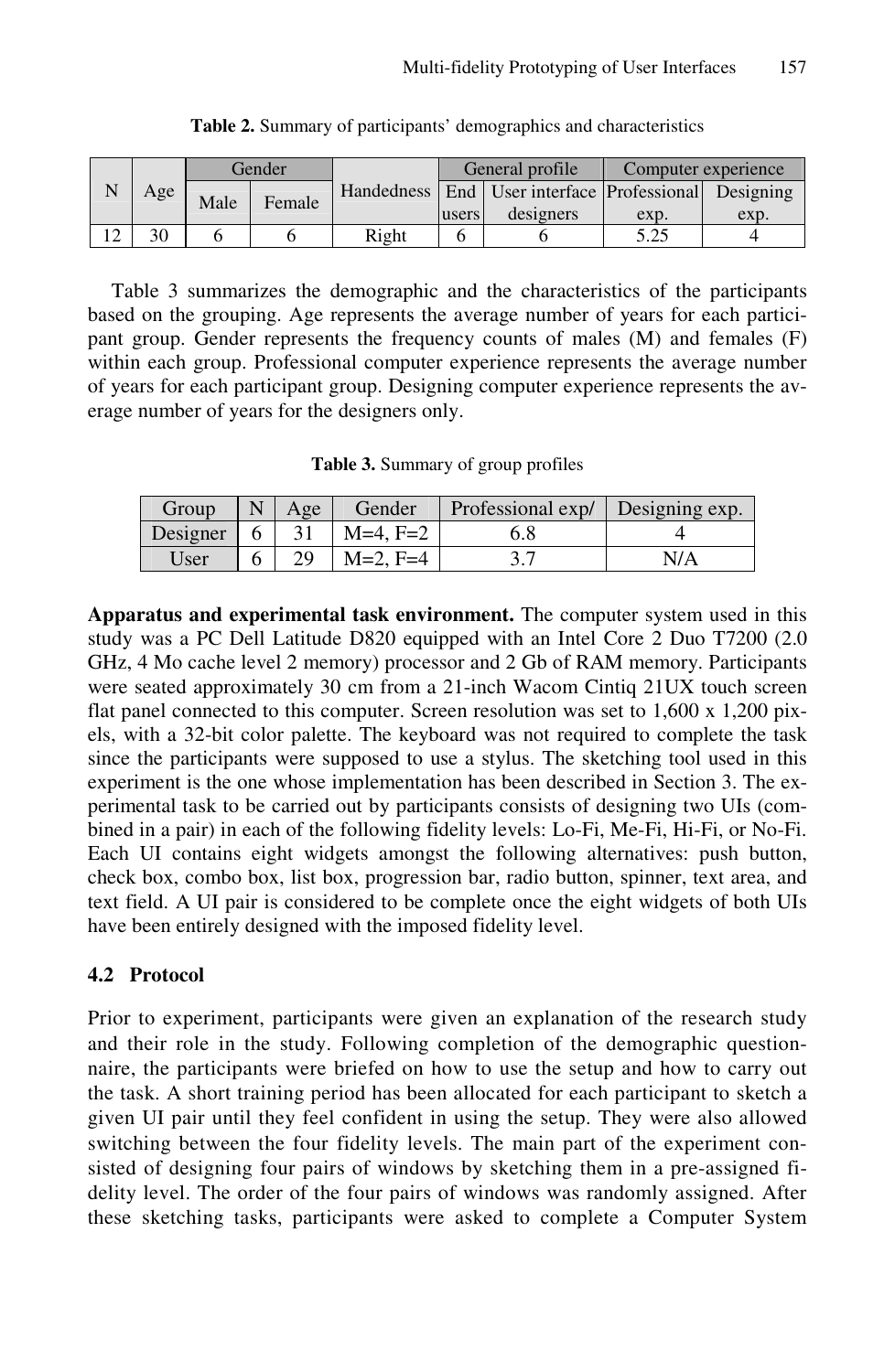Usability Questionnaire (CSUQ) [11] and were interviewed according to a semistructured scheme. The interview focused on their subjective satisfaction and perception about the study, the system and their preferences in term of fidelity level. The dependent variable used to assess participant task performance was Window Development Time (WDT), which represents the task duration (in seconds) required by a participant to design a window.

## **4.3 Results**

**Statistical analysis.** One participant has not followed the instruction related to the order of the conditions. Consequently, the sample includes only 88 entries instead of 96. Due to the sample size, an analysis of variance (ANOVA) was used to examine the presence of significant differences in task performance, as measured by WDT. Table 3 reproduces the results of two analyses: influence of the fidelity level and influence of the user profile. The statistical significance is underlined.



**Table 4.** Tests for significant differences in performance



**Fig. 7.** Mean WDT (seconds) for each fidelity condition, Mean WDT (seconds) for each participant group

Although results from Table 4 show that the fidelity level had no influence on WDT, Hi-Fi demonstrated the fastest WDT (M= 261 seconds), respectively followed by No-Fi (M= 297 seconds), Me-Fi (M= 359 seconds) and Lo-Fi (M= 376 seconds) (Figure 6). In addition, the results from Table 3 show that user profile had a significant influence on WDT ( $F=7.2719$ ;  $p=0.0084$ ). Surprisingly, participants from the end users group demonstrated the fastest WDT compared to those from the designers group (respectively, M=267 seconds versus M=369 seconds – Fig. 7).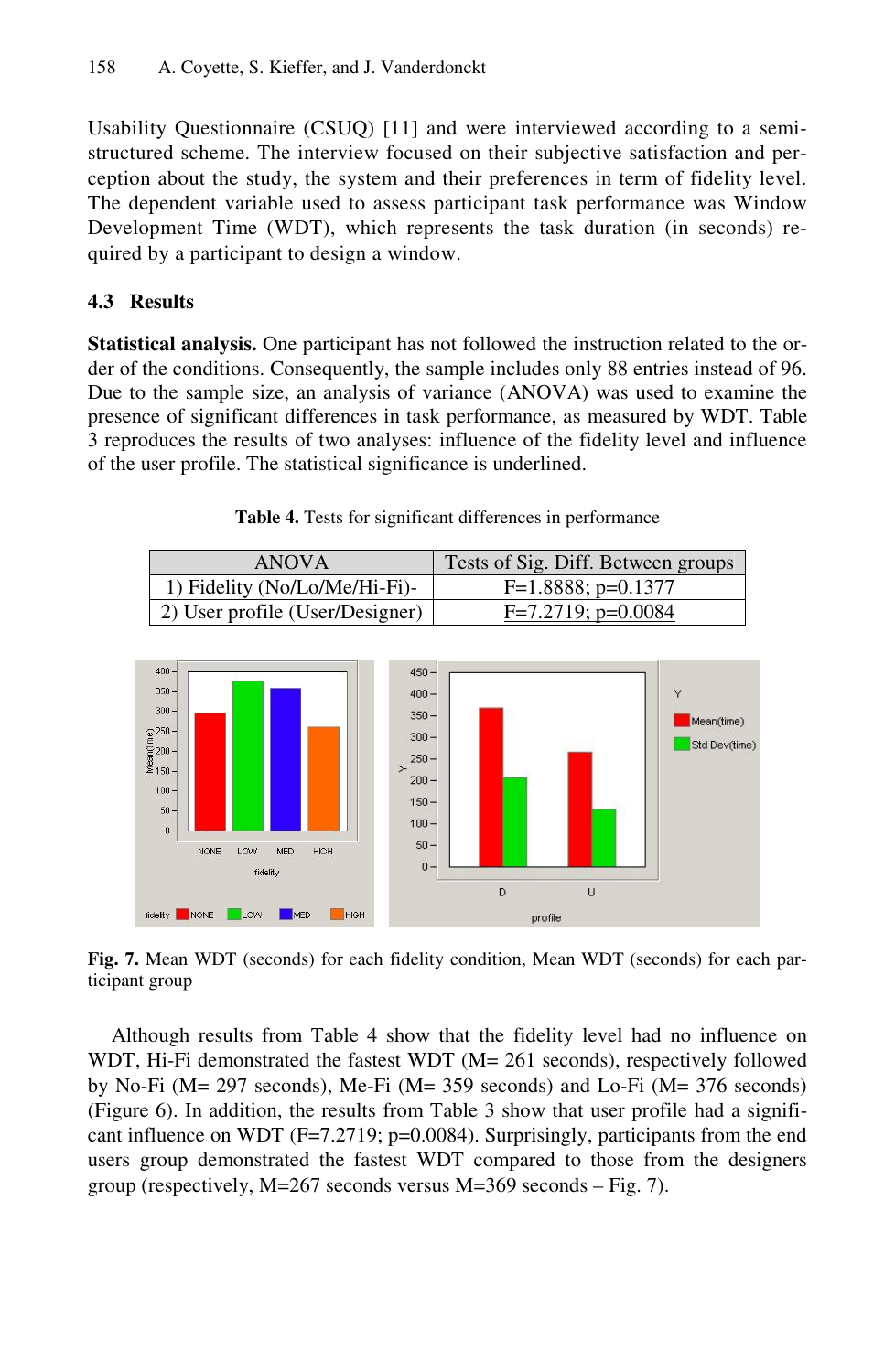| Subscale         | <b>Statistical Indices</b> |        |               |  |  |  |  |
|------------------|----------------------------|--------|---------------|--|--|--|--|
|                  | Mean                       | Median | Std deviation |  |  |  |  |
| <b>SYSUSE</b>    | 4.04                       |        | 1.52          |  |  |  |  |
| <b>INTEROUAL</b> | 5.39                       |        | 1.14          |  |  |  |  |
| <b>OVERALL</b>   | 4.83                       |        | 1.11          |  |  |  |  |
| <b>INFOOUAL</b>  | 4.45                       |        |               |  |  |  |  |

**Table 5.** Summary of overall sample CSUQ. Statistical indices are mean, median and standard deviation.

**Computer System Usability Questionnaire.** The IBM CSUQ [11] is a public domain instrument to measure user satisfaction with computer system usability in the context of scenario based usability studies. The CSUQ is made up of four parts, each consisting of items ranked on a 7-point Likert scale: the overall satisfaction score (OVERALL: all 18 Items), the system usefulness score (SYSUSE: Items 1-8), the information quality score (INFOQUAL: Items 9-15), and the interface quality score (INTERQUAL: Items 16-18). This questionnaire has been chosen because of its acceptable reliability: a coefficient alpha exceeding .89 for all parts has been proved. Seven-point rating scales (1=totally disagree, 7=totally agree) were used because they allow three levels of either positive or negative ratings. Table 5 suggests that the system usefulness is moderately appreciated as well as the information quality (reasonably good mean, but large deviation). However, the interface quality and the overall user satisfaction are both assessed positively.

**Subjective general comments and users preferences.** Four of 12 participants judged the stylus uncomfortable because of a physical button located too close to their index finger. Four of 12 participants reported that some system functionality was not usable: the copy-paste was estimated too slow and required too many pointing gestures; the lack of drag-and-drop of sketched items was regretted since it is at the present time replaced by the cut-paste functionality. Four on 12 participants considered that the speed of the recognition should be improved in the next version of the tool. In return, nine on 12 participants judged the tool as user-friendly and intuitive. This result is consistent with the INTERQUAL result reported above (Table 4). Moreover, eight on 12 participants considered the tool as fast and accurate in term of drawings/sketchings recognition. Finally, most of the participants reported a pronounced preference for Hi-Fi (5 participants on 12, including 2 designers and 3 users) and Me-Fi (5 participants on 12, including 3 designers and 2 users). They argued they felt "more comfortable" in those two levels because of the real-time interpretation of their drawings and the resulting UI aesthetics. Furthermore, 75% of the participants dislike the No-Fi (9 participants on 12, including 4 designers and 5 users). They claimed that this level "looks like a draft", which is consistent with [13].

**Interpretation and discussion.** The experimental task used in this study was a simplified version of a UI development life cycle. Time required by participants to develop UIs (WDTs) was used as an indicator on the usability of the fidelity levels. This metric revealed its shortcoming: WDT is not exact enough to be considered as representative of participant performance. Further usability studies need to include other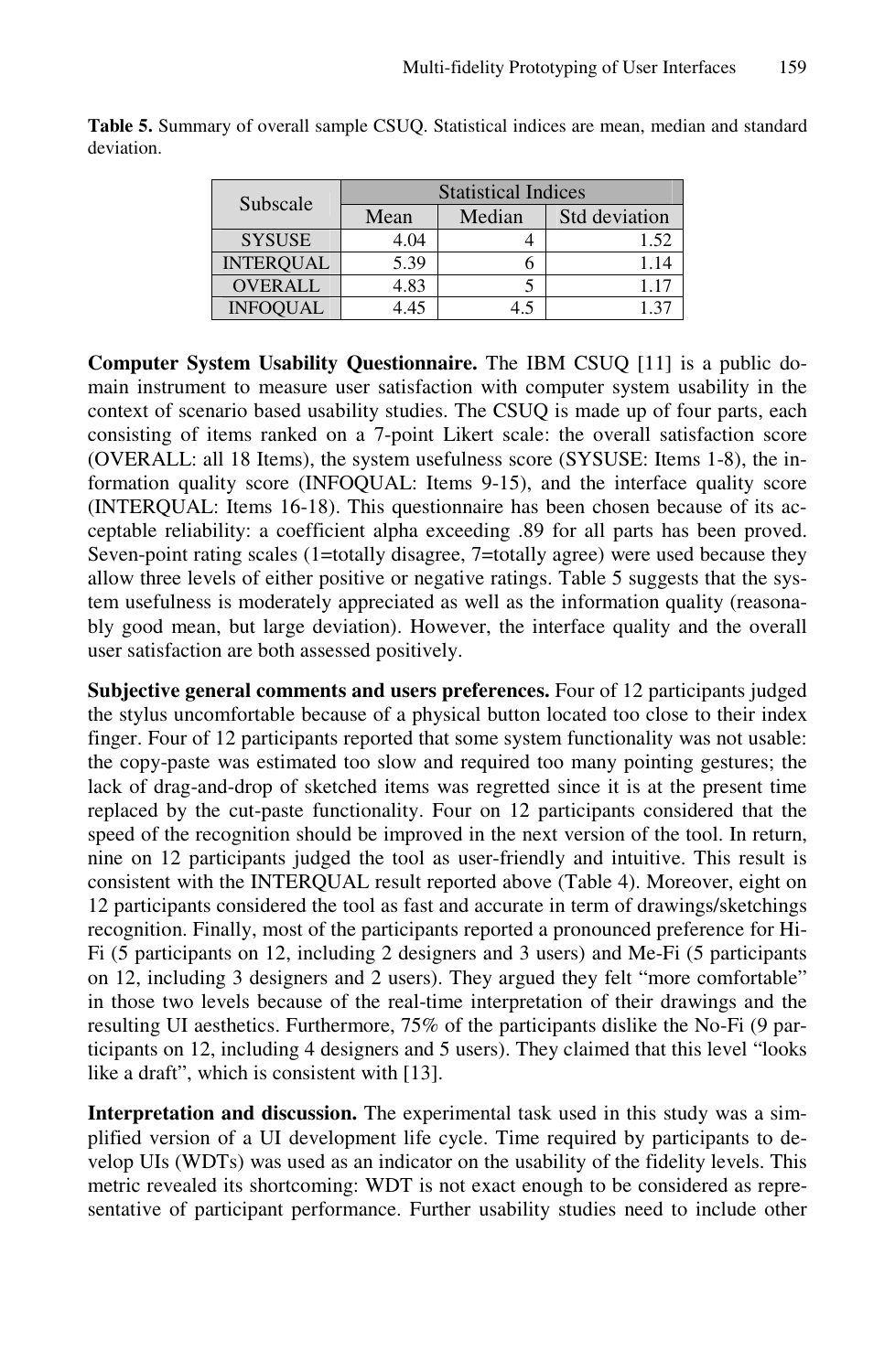metrics like the number of recognized/unrecognized shapes/texts/gestures, as well as the number of effective "widgets" that are added to the interface.

The statistical analysis revealed no significant impact of the "fidelity level" parameter on the user performances (speed). This result may be due to the fact that the level of fidelity has no influence on the sketching strategies adopted by the users, that is to say they perform the tasks in the same way, no matter what the level of fidelity is. In addition, the statistical analysis revealed a significant impact of the user profile (end user vs. designer) on the performances. Surprisingly, end users –with no experiment in interface design– are faster in performing the sketching tasks than the designers. This result may be due to the fact that designers do care a lot about the quality and aesthetics of the resulting interfaces (e.g., they systematically preserved alignment, symmetry, and semantic grouping of UI elements) compared to end users. Consequently, more time is required for designers to sketch valuable interfaces, regarding their own personal criteria. These results are consistent with some earlier findings [8].

Finally, the qualitative analysis revealed a pronounced user preference for both Hi-Fi and Me-Fi. This result suggests that participants, including both end users and designers, may prefer in terms of visual comfort, visual feedback, and widget recognition the fidelity levels that show a resemblance to the final UI. Differences observed between end users and designers are consistent with some other findings [2,8,22].

## **5 Multi-fidelity for Other User Interface Artifacts**

In the previous experiment, multi-fidelity has been applied to the Concrete User Interface (CUI) level as defined in the Cameleon framework for a UI [5]. We show that our sketching tool can accommodate any UI type for any platform by choosing the right profile containing the constraints imposed by a particular platform. This profile influences the sketch recognition process as well as the trainable gesture recognition system. In this section, we show that the paradigm of multi-fidelity could be equally used for other models involved in the UI development life cycle [3]: the task model [15], the domain model [6], and the abstract UI [20]. Each model consists of basic graphical elements which could be encoded in additional elements both in the graphical grammar and in the gesture recognition system.

For instance, natural development of systems is fostered if a task model is drawn, e.g., on a drawing surface [15]. In our tool, a lo-fi approach could be adopted to sketch such a task model (Fig. 8) which could be straightforwardly recognized, interpreted and converted into a true task model (Fig. 8). In this way, it is possible to sketch all models involved in a particular UI development life cycle and link them together, which supports the principle of "sketching it all together". As long as a sketch could be decomposed into basic shapes such as rectangles, text (there is a ink-based recognition system for this purpose), lines, compound shapes, it is possible to sketch the representation in lo-fi and associate it to a beautification and a complete representation in hi-fi.

Then, we show that we could even sketch other families of UI provided we could imagine different representations belonging to different levels of fidelity. To go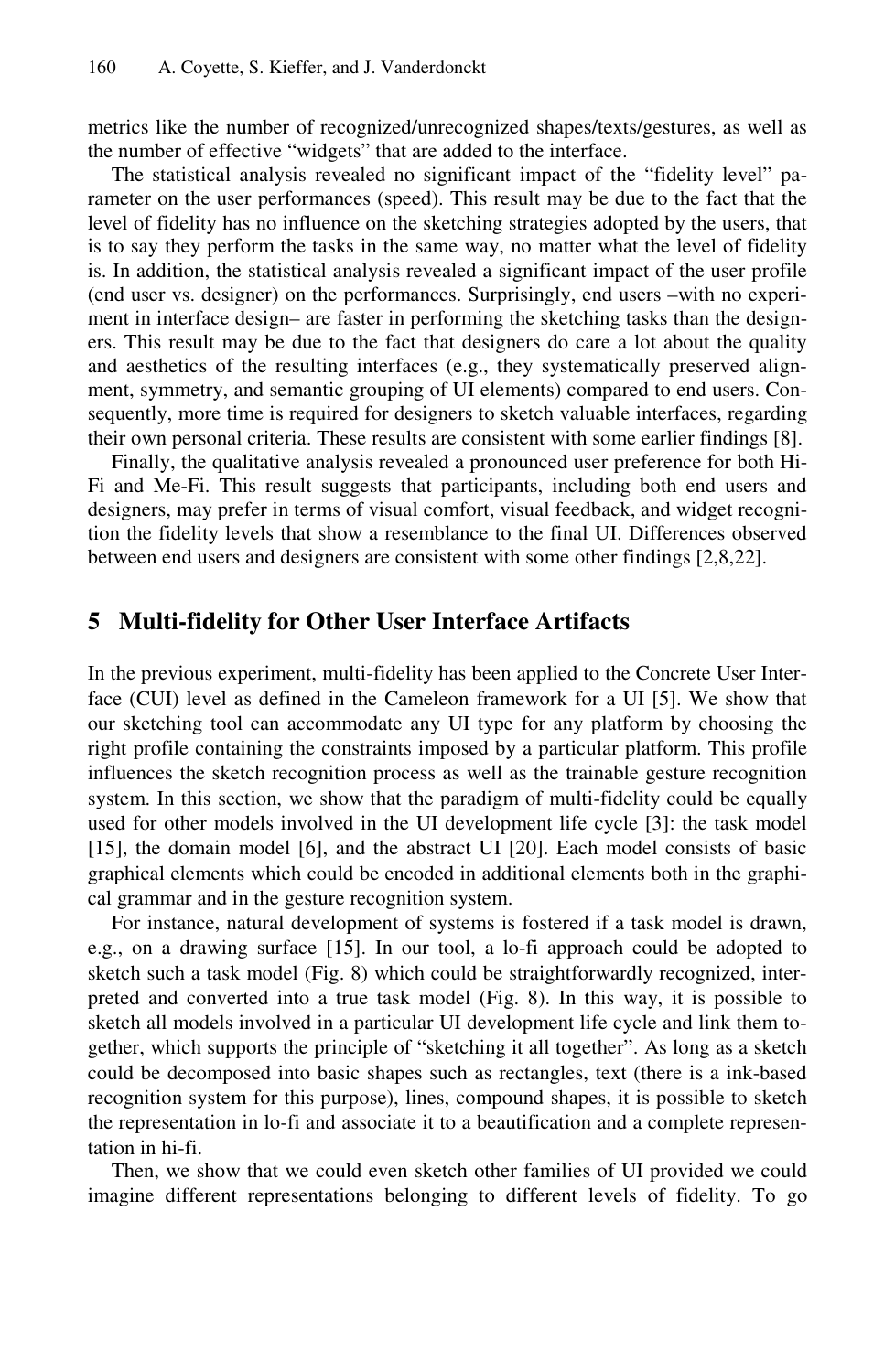



**Fig. 8.** A task model sketched in lo-fi mode



**Fig. 9.** A simple task model recognized in hi-fi mode from its sketch in lo-fi mode

beyond the traditional paradigm of Graphical UIs, an example of a physical UI consisting of analogic and digital elements could be sketched similarly with the three fidelity levels. The output in this case consists of a description of a physical interface to be imported in the Pin&Play toolkit [21]. This toolkit allows developing physical interfaces by integrating software widgets and physical devices such as slider, toggle button, and potentiometer. Since the toggle button is not a standard element, is has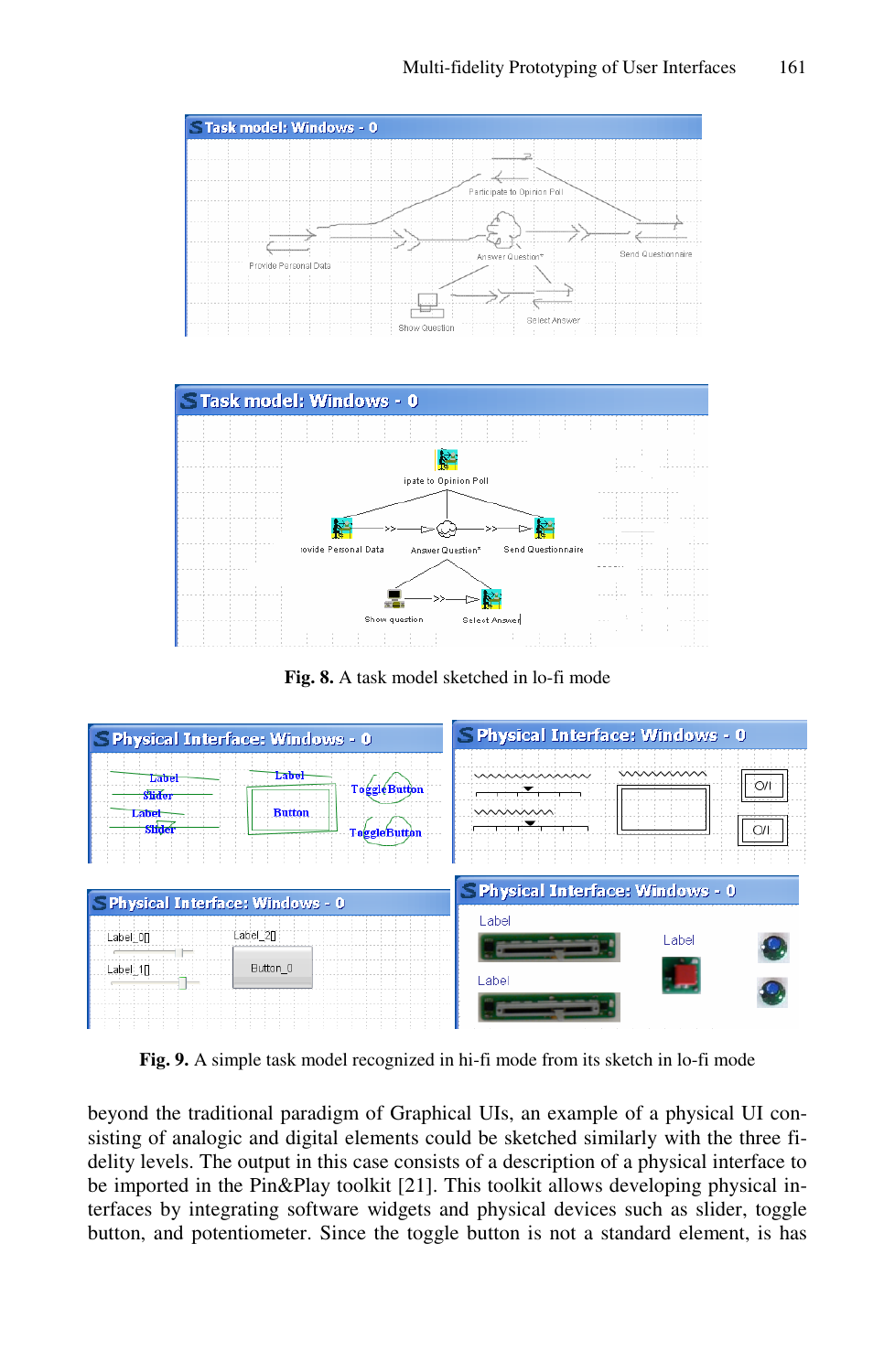been defined through a new custom gesture (Fig. 6), which could then be associated with the description of the genuine physical toggle button (such as a switch). Fig. 9 respectively reproduces such a physical UI in lo-fi, me-fi, and hi-fi with smooth transition between these modes.

## **6 Conclusion**

As indicated in Table 1, our tool is superior to state-of-the-art prototyping tools by sketching in that it combines multi-fidelity with all criteria addressed simultaneously. The conducted experimental study revealed to what extent end users and designers do appreciate the freedom of design and the ability to smoothly progress from a UI design with moderate level of details (e.g., no-fi and lo-fi) to a more advanced level of details (e.g., me-fi and hi-fi). It is worth to note that the sketching facilities are equally appreciated by both end users (who are not necessarily designers) and professional UI designers. It is also particularly appreciated that, depending of the project evolution, any fidelity level could be switched to another one: not only for supporting the back and forth development life cycle, but also to incorporate UI elements which are expressed with different fidelity levels as they are provided by the stakeholders involved in the development team.

The combination of a shape recognition engine for predefined UI elements and a trainable gesture recognition engine allows the tool to be appreciated in many circumstances. The entire sketching tool described in this paper, along with its shape and gesture recognition systems for supporting multi-fidelity has been implemented in Java 1.5 and today consists of 45.000 lines of code. Our sketching tool can be freely downloaded from http://www.usixml.org/index.php?view=page&idpage=29 and its corresponding open source project.

The next development steps will consist in the development of an improved text detection algorithm. Indeed, we always try to proceed to a post treatment before trying to recognize a stroke. Detecting the text is far from being trivial and should be improved. We also plan to enhance overall performance of the application by optimizing some of the key algorithms.

And, finally, we will investigate to what extent the various modules of the software could accommodate other UI families, perhaps with other notations.

## **Acknowledgements**

We gratefully acknowledge the support of the Request research project under the umbrella of the WIST (Wallonie Information Société Technologies) program under convention n°031/5592 RW REQUEST). We warmly thank J.A. Jorge, F.M.G. Pereira and A. Caetano for allowing us to use JavaSketchIt and the CALI library in our research. We gratefully acknowledge the support of the SIMILAR network of excellence (http://www. similar.cc), the European research task force creating humanmachine interfaces similar to human-human communication of the European Sixth Framework Programme (FP6-2002-IST1-507609).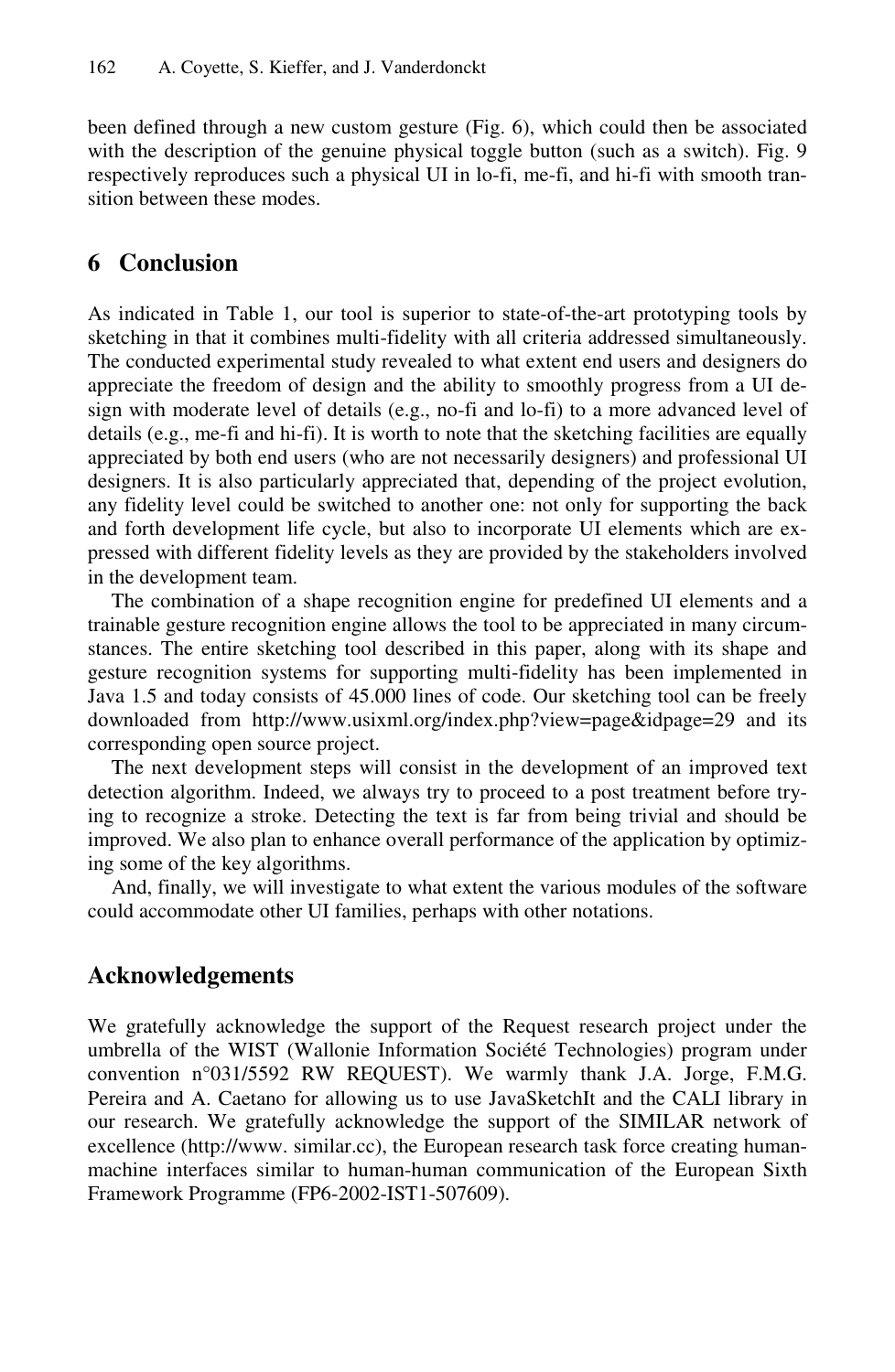## **References**

- 1. Alvarado, Ch., Randall, D.: SketchREAD: A Multi-domain Sketch Recognition Engine. In: UIST'2004. Proc. of 17th Annual ACM Symposium on User Interface Software and Technology, Santa Fe, October 24-27, 2004, pp. 23–32. ACM Press, New York (2004)
- 2. Bailey, B.P., Konstan, J.A.: Are Informal Tools Better? Comparing DEMAIS, Pencil and Paper, and Authorware for Early Multimedia Design. In: CHI'2003. Proc. of the ACM Conf. on Human Factors in Computing Systems, Ft. Lauderdale, April 5-10, 2003, pp. 313–320. ACM Press, New York (2003)
- 3. Berger, N.: The Excel Story. Interactions 13(1), 14–17 (2006)
- 4. Caetano, A., Goulart, N., Fonseca, M., Jorge, J.: JavaSketchIt: Issues in Sketching the Look of User Interfaces. In: Proc. of the 2002 AAAI Spring Symposium - Sketch Understanding, Palo Alto, March 2002, pp. 9–14. AAAI Press, Menlo Park (2002)
- 5. Calvary, G., Coutaz, J., Thevenin, D., Limbourg, Q., Bouillon, L., Vanderdonckt, J.: A Unifying Reference Framework for Multi-Target User Interfaces. Interacting with Computers 15(3), 289–308 (2003)
- 6. Chung, R., Mirica, P., Plimmer, B.: InkKit: A Generic Design Tool for the Tablet PC. In: CHINZ'2005. Proc. of 6th ACM SIGCHI New Zealand chapter's International Conference on Computer-Human Interaction. ACM International Conference Proceeding Series, vol. 94, pp. 29–30. ACM Press, New York (2005)
- 7. Cockton, G., Lavery, D.: A Framework for Usability Problem Extraction. In: INTER-ACT'99. Proc. of  $7<sup>th</sup>$  IFIP TC 13 Int. Conf. on Human-Computer Interaction INTER-ACT'99, Edinburgh, August 30-September 3, 1999, pp. 347–355. IOS Press, Amsterdam (1999)
- 8. Coyette, A., Vanderdonckt, J.: A Sketching Tool for Designing Anyuser, Anyplatform, Anywhere User Interfaces. In: Costabile, M.F., Paternó, F. (eds.) INTERACT 2005. LNCS, vol. 3585, pp. 550–564. Springer, Heidelberg (2005)
- 9. Engelberg, D., Seffah, A.: A Framework for Rapid Mid-Fidelity Prototyping of Web Sites. In: Proc. of the IFIP  $17<sup>th</sup>$  World Computer Congress - TC13 Stream on Usability: Gaining a Competitive Edge WC'2002, Montreal, August 25-29, 2002, pp. 203–215. Kluwer Academic Press, Dordrecht (2002)
- 10. Landay, J., Myers, B.A.: Sketching Interfaces: Toward More Human Interface Design. IEEE Computer 34(3), 56–64 (2001)
- 11. Lewis, J.R.: IBM Computer Usability Satisfaction Questionnaires: Psychometric Evalution and Instructions for use. Int. Journal of Human-Computer Interaction 7(1), 57–78 (1995)
- 12. Limbourg, Q., Vanderdonckt, J., Michotte, B., Bouillon, L., Lopez, V.: UsiXML: a Language Supporting Multi-Path Development of User Interfaces. In: Bastide, R., Palanque, P., Roth, J. (eds.) Engineering Human Computer Interaction and Interactive Systems. LNCS, vol. 3425, pp. 200–220. Springer, Heidelberg (2005)
- 13. Meyer, J.: Creating Informal Looking Interfaces (2005), accessible at http://www.cyber grain.com/tech/pubs/lines\_technote.html
- 14. Newman, M.W., Lin, J., Hong, J.I., Landay, J.A.: Denim: An Informal Web Site Design Tool Inspired by Observations of Practice. Human-Comp. Interaction 18, 259–324 (2003)
- 15. Paternò, F., Volpe, N.: Natural Modelling of Interactive Applications. In: Gilroy, S.W., Harrison, M.D. (eds.) Interactive Systems. LNCS, vol. 3941, pp. 66–77. Springer, Heidelberg (2006)
- 16. Petrie, J.N., Schneider, K.A.: Mixed-Fidelity Prototyping of User Interfaces. In: Doherty, G., Blandford, A. (eds.) DSVIS 2006. LNCS, vol. 4323, pp. 26–28. Springer, Heidelberg (2007)